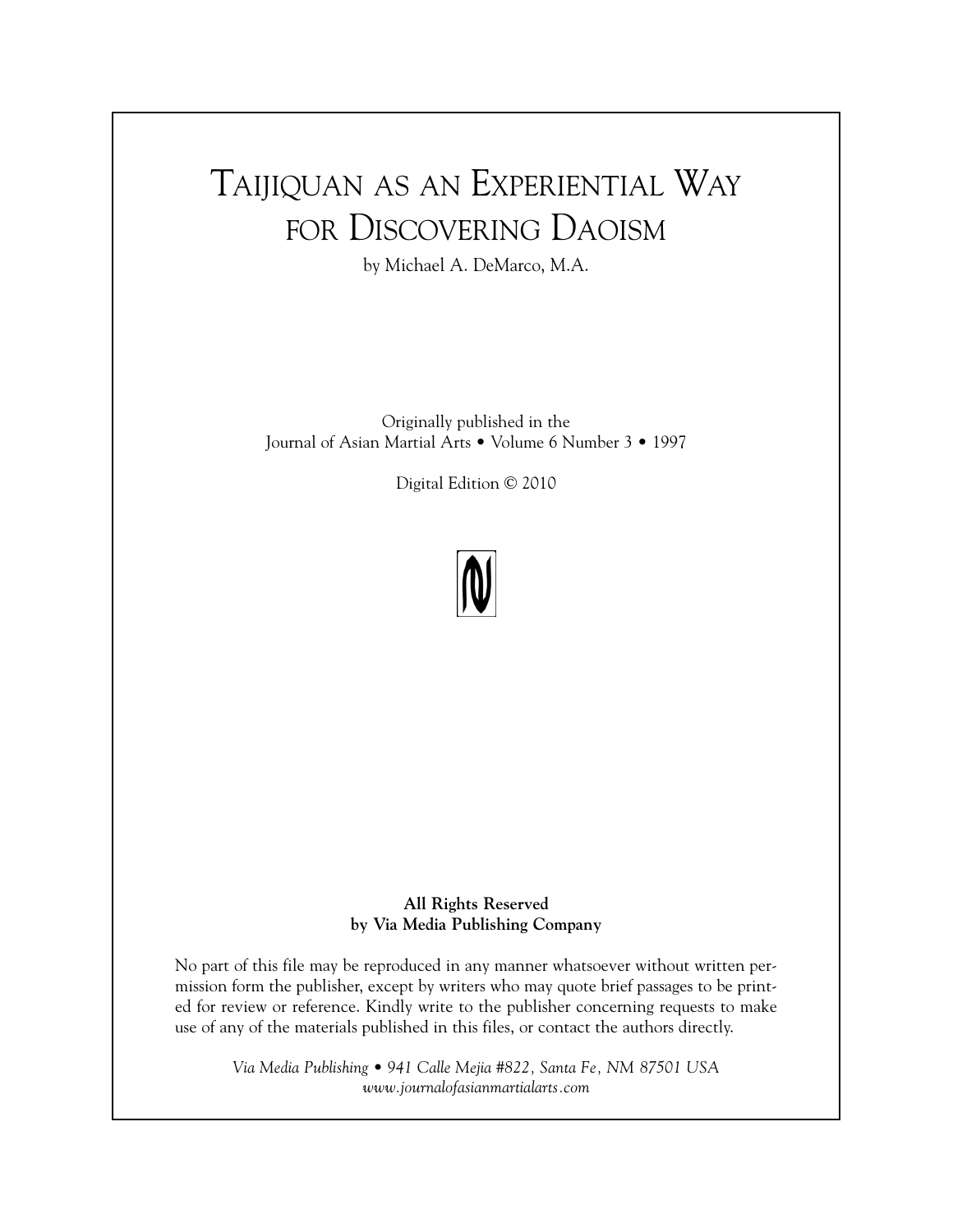

**1997 INCREADS GIVE MANY**<br>1997 FANCIFUL EMBELISHMENTS **EDITOR ' S NOTE : AS THE ALLEGED FOUNDER OF DAOISM, LAO ZI RETIRED FROM HIS WORLDLY OCCUPATION AND DEPARTED WESTWARD ON AN OX. LEGENDS GIVE MANY TO THE STORY. HOWEVER, THE ARTISTIC RENDERINGS ACCOMPANING THIS ARTICLE INVITE THE READER TO CREATE A PERSONAL INTERPRETATION.** 

*Futuro Designs &*

*Publications*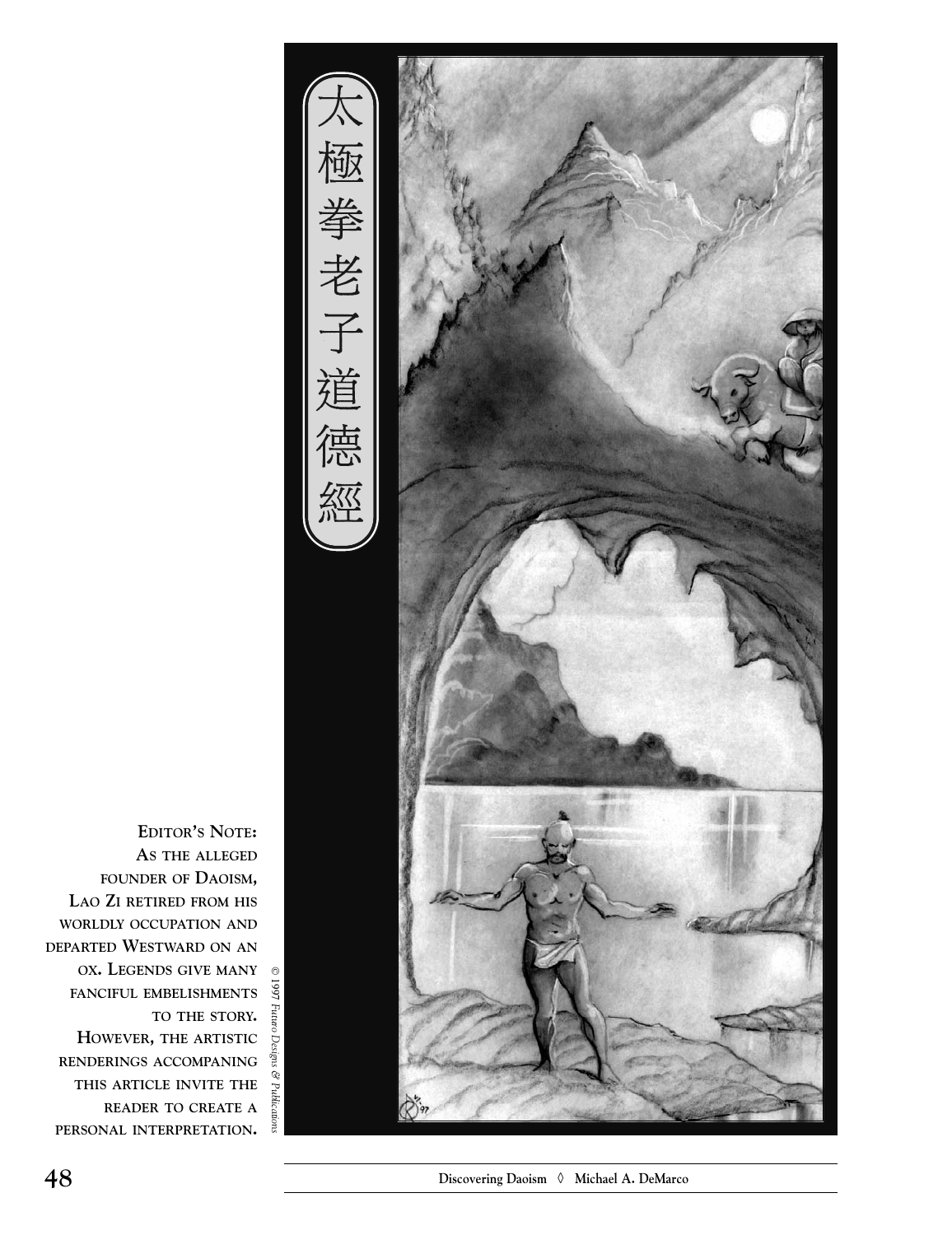# TAIJIQUAN AS AN EXPERIENTIAL WAY FOR DISCOVERING DAOISM

MICHAEL A. DEMARCO, M.A.

### **▲▼▲**

#### **INTRODUCTION**

**If someone without any previous exposure to Daoist philosophy began to study taijiquan, what would he or she learn regarding taiji's fundamental principles? And how closely would the resulting philosophical insights concur with Daoist tenets?––The following presents a way of directly discovering taiji boxing's philosophical principles through experiential involvement in the art itself. There certainly is no real need for delineating historical** roots with footnotes here, but only rooting our feet in taiji.<sup>1</sup>

**We will first look at the learning process involved from a student's viewpoint. The philosophical insights gained through this practice will be indicated as they arise during this learning process. A summary of these philosophical principles can then be compared to those found in the Daoist tradition.** 

#### **LEARNING TAIJIQUAN'S SOLO FORM**

**Regardless of the taiji style being taught, a new student begins by learning a solo routine that contains a series of movements which, depending on its length and tempo, takes five to forty minutes to perform. While learning the solo routine, the student's main objective is to become aware of how the body moves. During this initial stage, martial applications are usually not taught so that the student may focus on himself without distraction. The instructor simply demonstrates a movement and lets the student repeat it. Consecutive movements are shown one-by-one according to the student's readiness until the complete series of movements is memorized.** 

**ALL ILLUSTRATIONS IN THIS ARTICLE ARE COURTESY OF FUTURO DESIGNS & PUBLICATIONS. THEY ARE FROM A FORTHCOMING SERIES BY OSCAR RATTI & ADEL WESTBROOK CALLED "THE TALES OF THE HERMIT."**

*Illustrations by Oscar Ratti. 1997 Futuro Designs & Publications*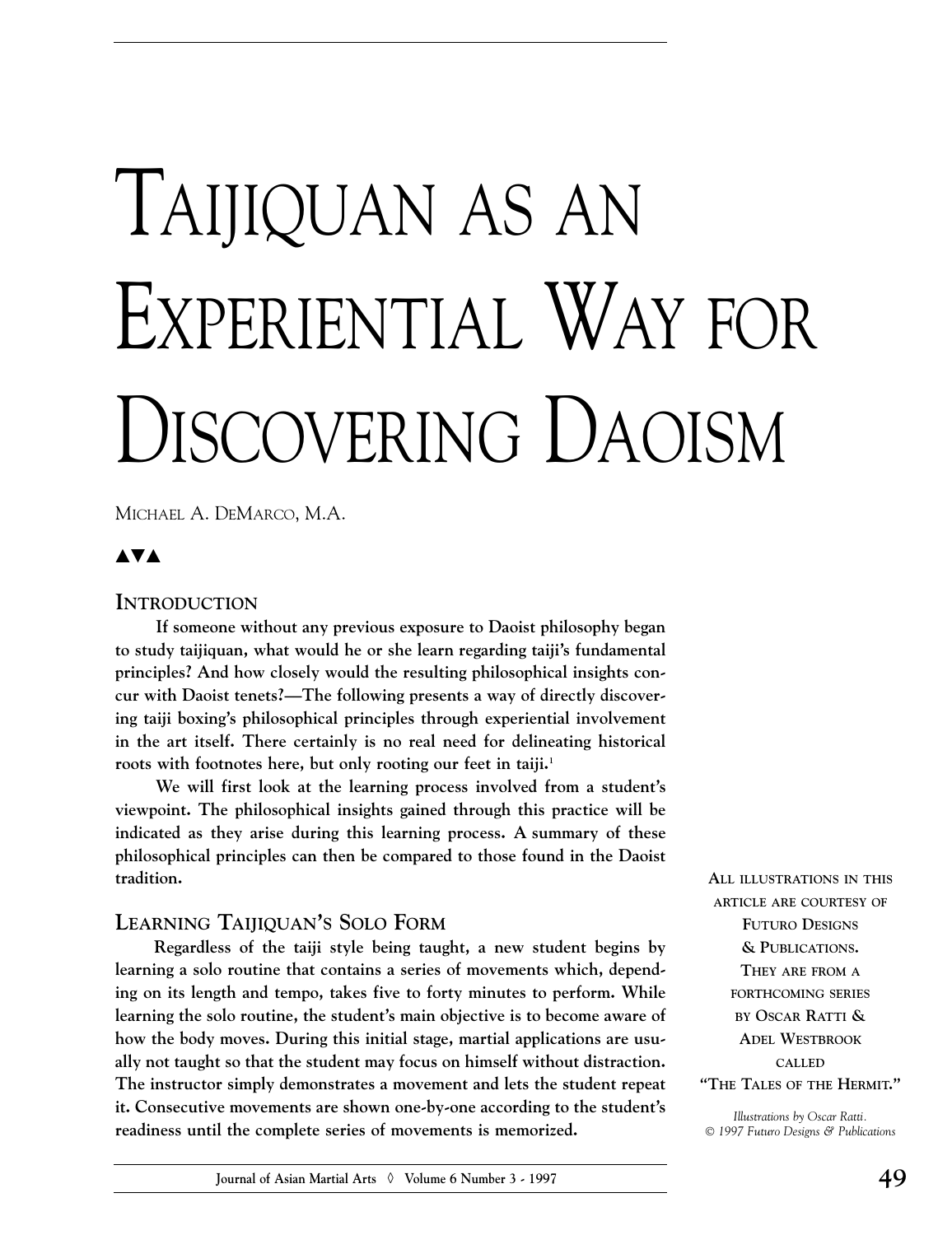**The learning process here involves little or no discussion between teacher and student. A student learns by copying the master's techniques and repeating them thousands of times. The understanding of how the techniques are executed is gained largely through intuition and awareness resulting from hours of devoted practice. What is learned through this practice gives an evolving definition of "taijiquan," a definition which changes with time according to one's ever-deepening insights into the art. However, practice of the solo form should demonstrate all the fundamental principles for which taijiquan is noted.**

**In order to simplify a presentation on taijiquan practice, the following material focuses on the Yang Style, but similarities would be found in other branches as well. Traditional Yang taiji is composed of over one hundred movements strung together in three sections. From the beginning posture comes the first step, then the second step, and the form continues in a flowing sequence of movements which closes with a posture that is exactly like the beginning posture. The compositional structure of the sequence itself is very similar to a symphony with its own melodic flow of changing passages held together by repetitive bars to form an overall unity. Even though a symphony may contain a highly complex inner structure, its unity can be recognized as a singular "masterpiece."** 

**After many months, regular practice brings a familiarity with the solo form and the practitioner becomes more and more comfortable with the routine. The movements seemingly begin to flow of their own accord, releasing mental and physical stress found in students at the beginning level. By the time the complete routine is learned, the student can enter the door of discovery that allows an experiential sensing of taiji's philosophical core.2**

#### **PRINCIPLES DERIVED FROM THE SOLO ROUTINE PRACTICE**

**Upon first observing the traditional Yang routine, most new students are apprehensive of the number and complexity of movements. They ask, "How is it possible to remember all those movements in sequence?" They later realize that the movements are not as difficult to learn as they first appeared, especially when learning only one movement at a time. Within the routine itself, many movements are repeated in whole or in part.**

**By the time the student has completed learning the routine, he has a distinct sense for the three sections. Furthermore, he sees individual movements as parts of sequences. Where there was once "brush knee, twist-step left, twist-step right, twist-step left," there is now simply the "brush knee sequence." The same, for example, can be said for "the three kicks," "four corners," or "cloud hands." As the practitioner gains greater familiarity with the routine, he sees such sequences as forming parts of even longer sequences.**

**Analyzing the individual taiji movements, we find that each movement is brought about by a simple change in body posture, with one simple change leading to other changes. Shifting of body weight in the legs and feet is easily sensed, particularly in taiji routines which are practiced in a very slow manner. As one leg becomes "full" with weight, the other is "emptied" and**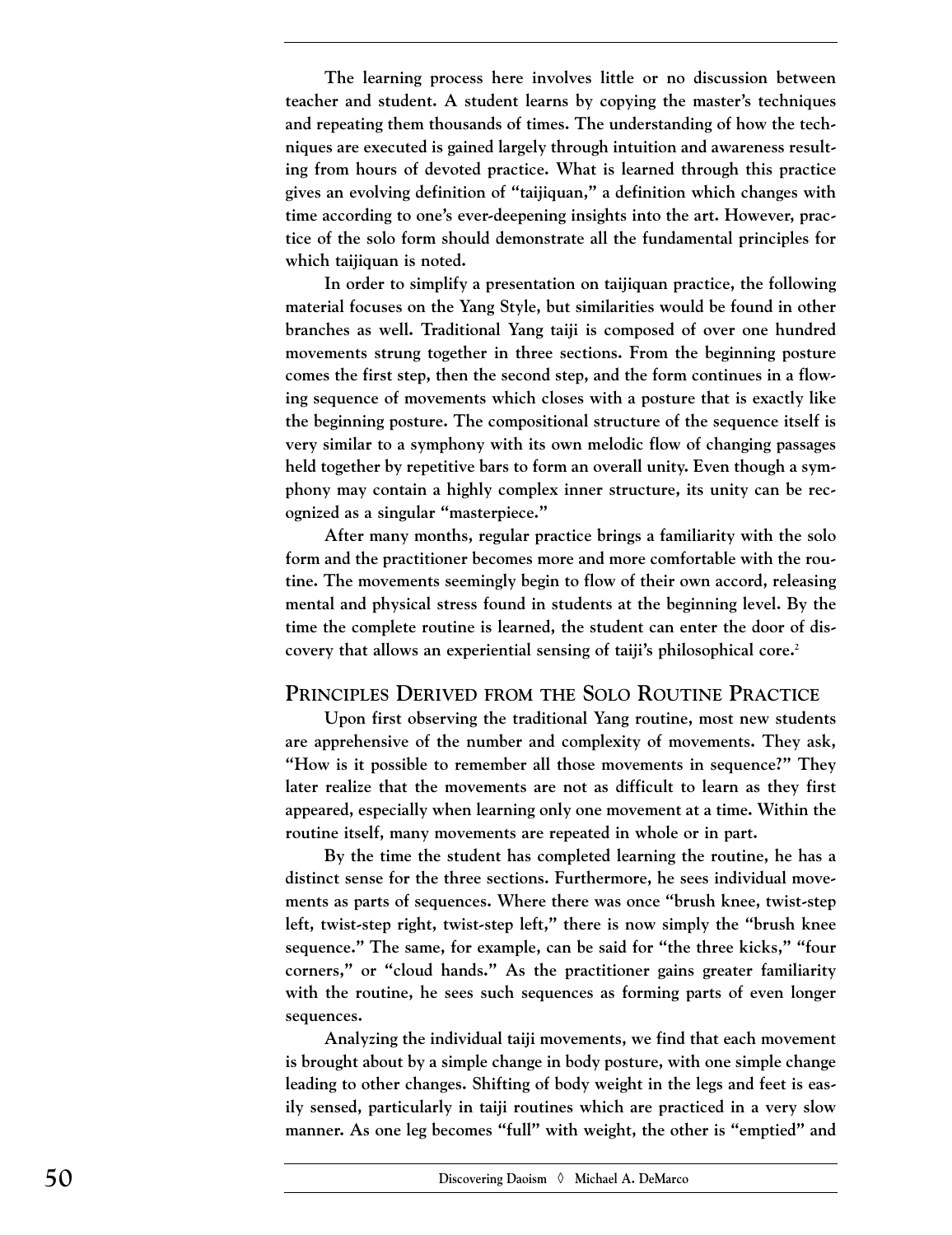**capable of moving in any chosen direction. The body's trunk remains in balance over the legs as the hands follow the waist in deflecting left or right; striking, pressing, or pushing forward; rolling-back or "repulsing monkey." These horizontal movements are coupled with vertical movements as well. This is particularly noticeable in "snake creeps downward" and "rooster stands on one leg," since these are extremes of low and high following one another. But vertical movement should be equally sensed throughout the routine, commencing with "taiji beginning."**

**Whether we look at the complex composition of the complete Yang routine or the individual movements which form it, there develops an underlying sense of flow that unites all the movements. The taiji solo routine is often compared to the slow, steady flow of a long river. It is this flow which provides the continuity and wholeness of the routine. All of the movement from "beginning" to "conclusion" is performed in smooth even tempo with no clear demarcation to signify where one technique begins or ends.**

**Reflecting on the learning process involved in taiji, the student becomes aware that taiji's complexity is simplified by grouping certain movements into sequences. In turn, these small sequences form part of larger sequences, often simply referred to as the traditional "three sections" for convenience. However, all taiji movements find their source in the most basic principle of change. At an advanced level, the practitioner finds himself changing effortlessly from one movement to another. An observer cannot tell where one technique ends and the next begins. The sequence of movements connects as a single thread and the exercise feels like a unified routine.** 

**Taiji as practiced by an accomplished master looks easy to do, but the necessary skills take years to hone. For the beginner, practice is characterized by tenseness, staccato movements, and off-balanced postures. How do these evolve into taiji characterized by balance, smoothness, and relaxed grace? Taiji body mechanics can be summed up in one word: naturalness. The slow-motion Yang style routine magnifies the awareness of each movement, which, in turn, allows the practitioner to feel what makes his movements cumbersome and offers direction for making appropriate corrections within each movement. Consciously and subconsciously, the movements can be transformed from a rustic set of physical exercises into a true martial art routine.** 

#### **SOLO ROUTINE PRINCIPLES AND DAOIST TENETS**

**The preceding section outlines a typical mode of learning Yang style taiji and presents some of the common psychological insights associated with the practice. These insights are gained through the practice itself, but what of the Daoist flavor is expressed, if any? Any similarities or differences between the two we can find by comparing the contents of the preceding section with principles long held as the most fundamental to Daoism.**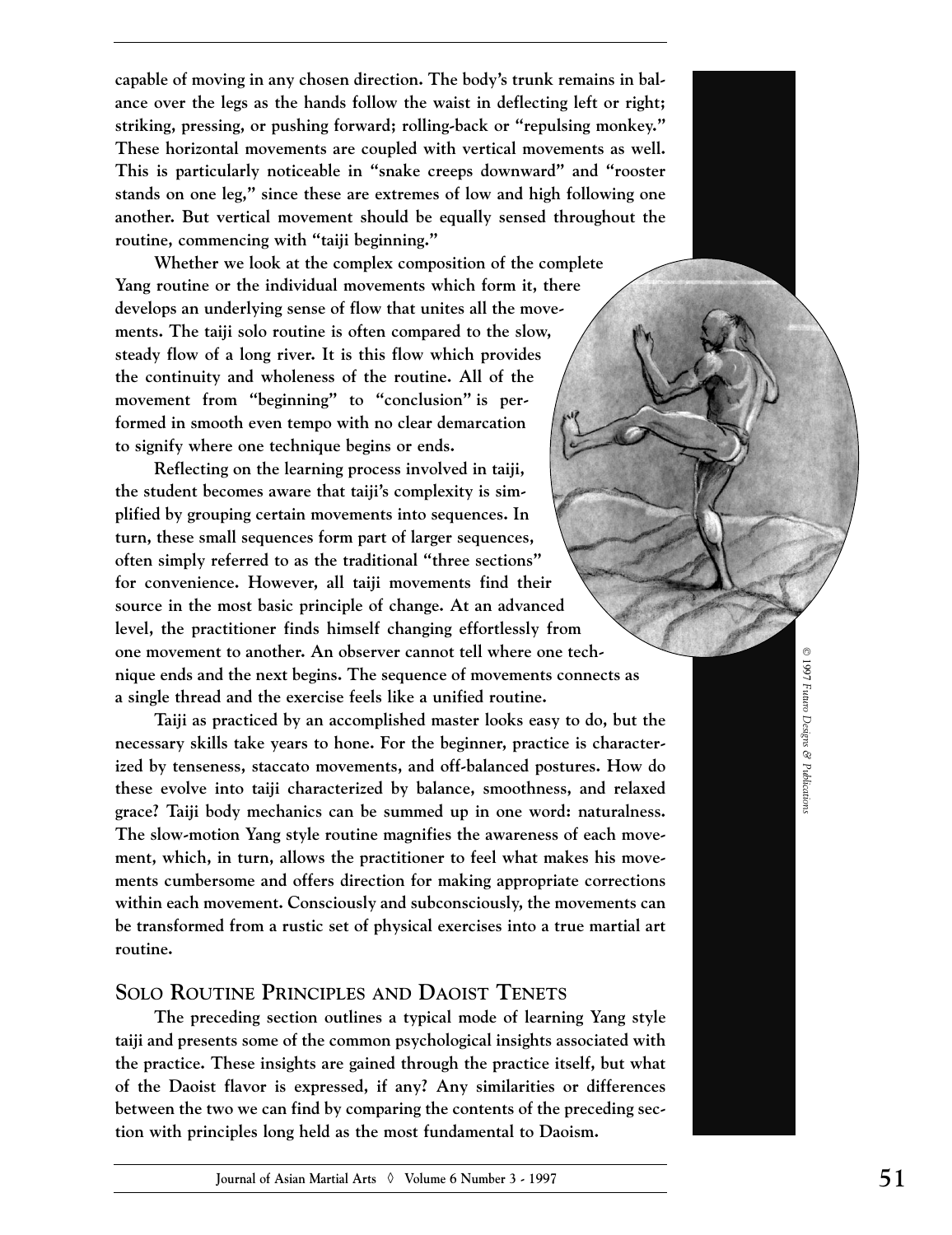

# TEN THOUSAND **THINGS IN THE WAY**

**The Chinese have traditionally viewed the world as composed of "ten thousand things." Things, infinitely numerous in shapes and sizes, dazzle our senses with an ever-changing kaleidoscope of colors, sounds, aromas, tastes and textures. From birth, we are forced to find our place within this ever-turning world. The philosophy we develop can provide the wisdom and skills that determine how successful we will be. It is our means for survival.** 

**During the formation of early Chinese culture, it was recognized that, in order to solve any complex problem, the "ten thousand things" surrounding the matter must first be simplified. What is the most important aspect of the problem? What roles do other factors play which are really significant? Through such questioning the Chinese were actually developing a highly sophisticated mode of logic and reasoning. They found it useful to categorize the "ten thousand things" to better adapt to their environment.** 

**A parallel can be found in taijiquan practice, in which the student is initially confused by the "ten thousand" movements. Here the student is challenged to find a way to properly master the complexity of all the movements. A step along this path involves the discovery of categories by which the taiji movements can be better understood and performed.**

# **THE WAYS AND MEANS OF FIVE FORCES (WUXING )**

**Stopping to contemplate the world, insightful Chinese viewed the "ten thousand things" that appeared between Heaven and Earth. They looked closely in every direction. As a person peers outward, he realizes that he himself forms the center of his existence, the center of the universe. Perhaps this orientation between man and his universe led the Chinese to the idea of** *wuxing.*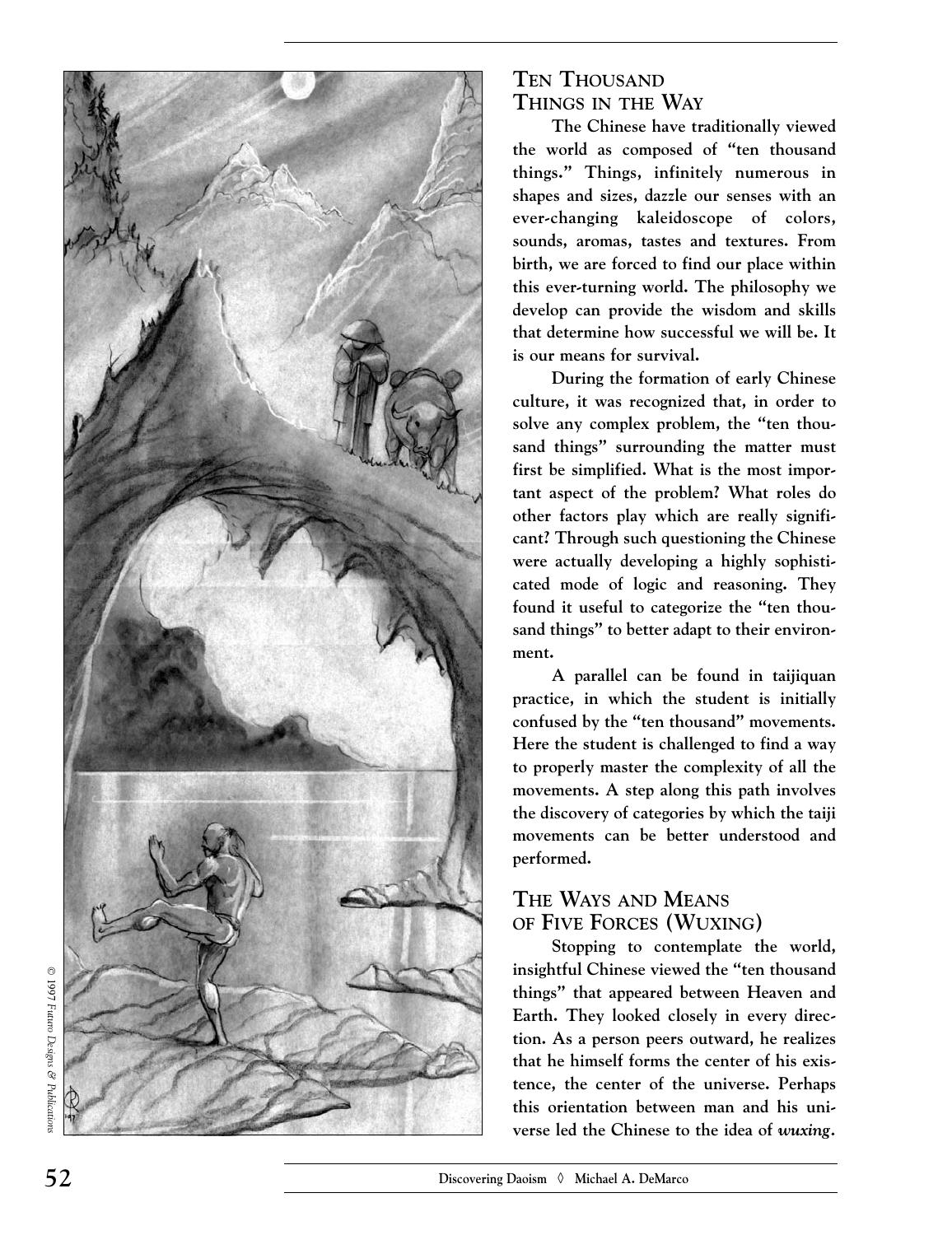**Likewise, a taiji practitioner is the ever-present center of the moving art form of taiji.** 

**An analysis of the characters** *wu* **and** *xing* **helps us clarify the general meaning usually given to the compound term as Five Forces. Wu simply stands for the number five. In ancient times, it was written like an "X," where four lines indicated the directions from a common central focus. Later, a line was placed above and another below the "X," symbolic of Heaven and Earth. This is similar to man's position on Earth. Only from his own viewpoint can he look out into all directions under Heaven.** 

**Xing carries with it such meanings as to go, operate, conduct or set into motion. Combined with wu***,* **we have five active forces, or movers. They represent five basic phases through which matter continuously transforms itself. As a concept, wuxing stands for abstract forces, five movers which keep the "ten thousand things" in operation.**

**Besides being associated with the five spatial directions (north, south, east, west, and center), the wuxing concept was conveniently and suitably applied to other aspects of nature. A partial list indicates its significance as a comprehensive tool for understanding the "ten thousand things." In particular, it often was associated with the seasons, animals, weather, bodily organs, numbers, musical notes, colors and even flavors.**

**How do the Five Forces work? According to Daoist philosophy, they work quite easily! Just as one season naturally follows another, any one phase is connected to the next. Plus, all phases are interrelated in some way, each having its own characteristics and influences. In short, each plays its part in an overall process of construction and destruction that keeps the "ten thousand things" in movement. Due to cause and effect, they flow in cycles, passing from one phase to the next until completing a circuit. By an intimate understanding of the laws involved in such changes, man can better adapt himself to the continual changes in the world.**

**The Five Forces theory became so important that an independent school of philosophy arose under its name during the fourth and third centuries B.C.E. In the third century B.C.E., a strategist named Zou Yan made it a regular feature of political theory. Kingdoms, under the influence of a given wuxing phase, rose and fell in predictable order much like earth produces wood, which in turn is destroyed by fire.**

**The theory of Five Forces was applied to all fields of study, including astronomy, divination, medicine, agriculture, politics, art, and religion. It served as a valuable schematic upon which subjects could be analyzed and understood within their specialized sphere of changing relationships. Thus, within their changes, an underlying order and permanence could still be found.**

**China's ancient philosophers were seeking the wisest way to obtain the insight and skills necessary to master life. Although the wuxing theory proved very practical, its application was actually still so complex that only the most gifted of sages could successfully employ it to advantage. It is too easy to become entangled by five everchanging variables. Lao Zi was clearly aware of this, writing:**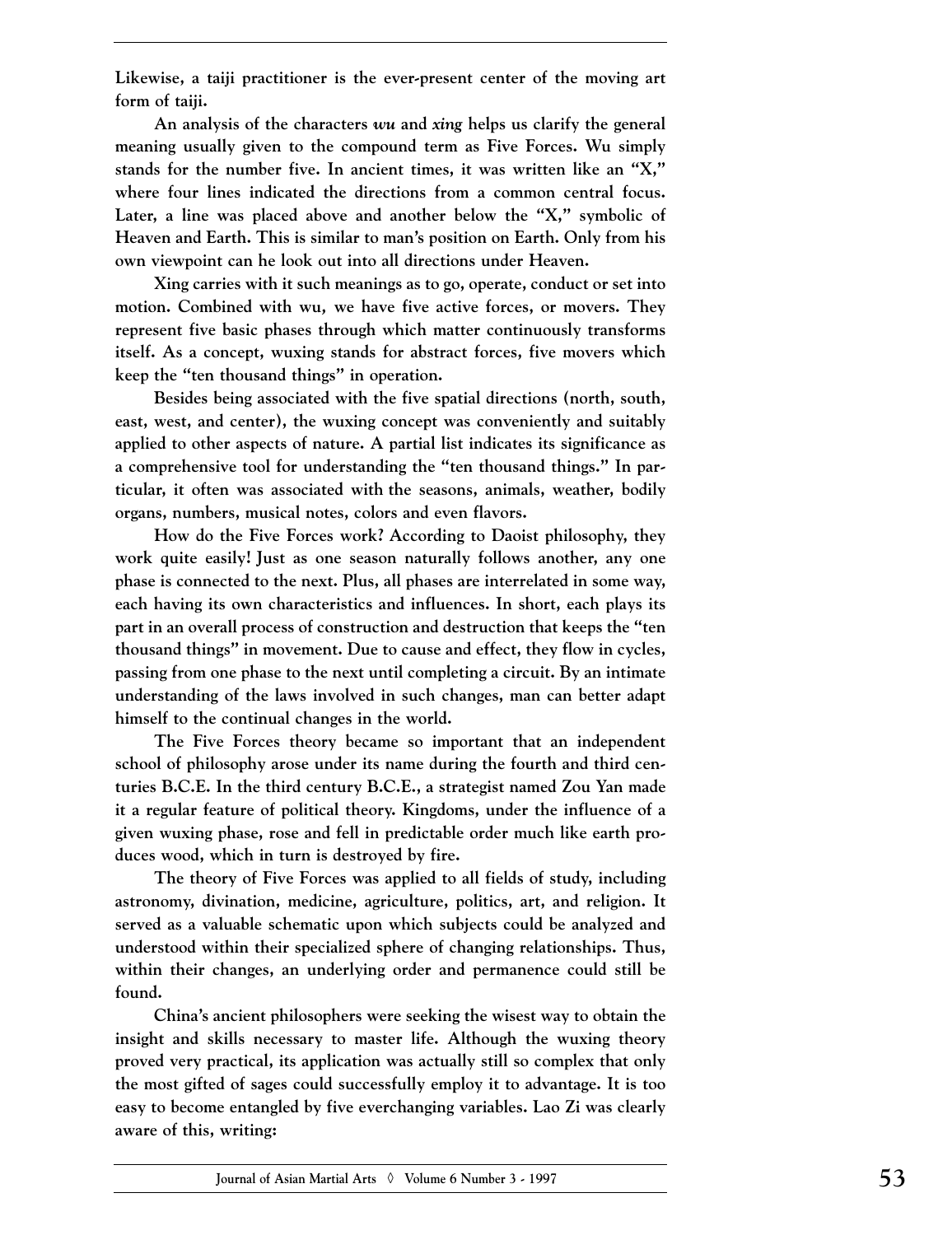The five colors cause one's eyes to go blind. . . . The five flavors confuse one's palate. The five tones cause one's ears to go deaf. Therefore, in the government of the Sages: He is for the belly and not for the eyes. Thus he rejects that and takes this.

– Henricks, 1989:64 (Ch. 12)

**The wuxing were understood to be the simplified basis of the "ten thousand things." In order to be more workable, would it be possible to simplify further? Chinese sages did just that––they categorized the world into two: yin and yang. In so doing, the wuxing became easier to understand and, therefore, so did the "ten thousand things."** 

**In a similar manner, the taiji practitioner eventually finds order within the complexity of movements comprising the routine. Some practitioners become so infatuated with individual techniques that they miss the overall importance of the system! They do not heed Lao Zi's advice and get lost in the "ten thousand" movements. Others focus on the complete routine. After the routine is categorized into sections and sequences become familiar, the routine is performed with less difficulty. From the starting movement the practitioner feels as if he is moving through sections of the routine rather than many individual movements, until the end which completes the cycle.** 

#### **THE BI-WAYS OF YIN AND YANG**

**We walk a road with two feet, view the world through only two eyes. In the fourth century B.C.E., at roughly the same time the wuxing theory developed, the Chinese also formulated a polar view of the world with the theory of yin-yang. By the Han Dynasty (202 B.C.E.-220 C.E.), this Yin-Yang School absorbed that of wuxing. Together they offered a comprehensive system useful not only for analysis, but also in the control and manipulation of all areas to which they were applied.**

**There are earthy roots to the yin-yang theory. It is believed that the ancient characters derived in part as symbolic images of the daily fluctuation between day and night, or more precisely, light and dark. The yang character shows the sun on the horizon, radiating its brilliance down on the earth. Yin is composed of** *jin,* **meaning "now" and** *yun* **meaning "cloudy." As a result, yin became associated with cloud-like characteristics, including cold, night, shade, dark, and water. Similarly, yang came to imply a varied list of sun-like attributes, such as hot, day, clear, bright, and firery. The written characters have changed over the centuries into their simplified modern versions. However, the implications do remain the same as those of the original characters. Oddly enough, no written character can fully express the meaning with which yin-yang became associated.** 

**Since the symbolism of language failed to convey the meaning of yinyang, a more appropriate symbol was required. Of all of the cosmological diagrams invented in China, the taiji symbol is no doubt the most famous. It also remains the most useful symbol for expressing the yin-yang theory. The characters for taiji should first be analyzed before discussing the symbol itself.**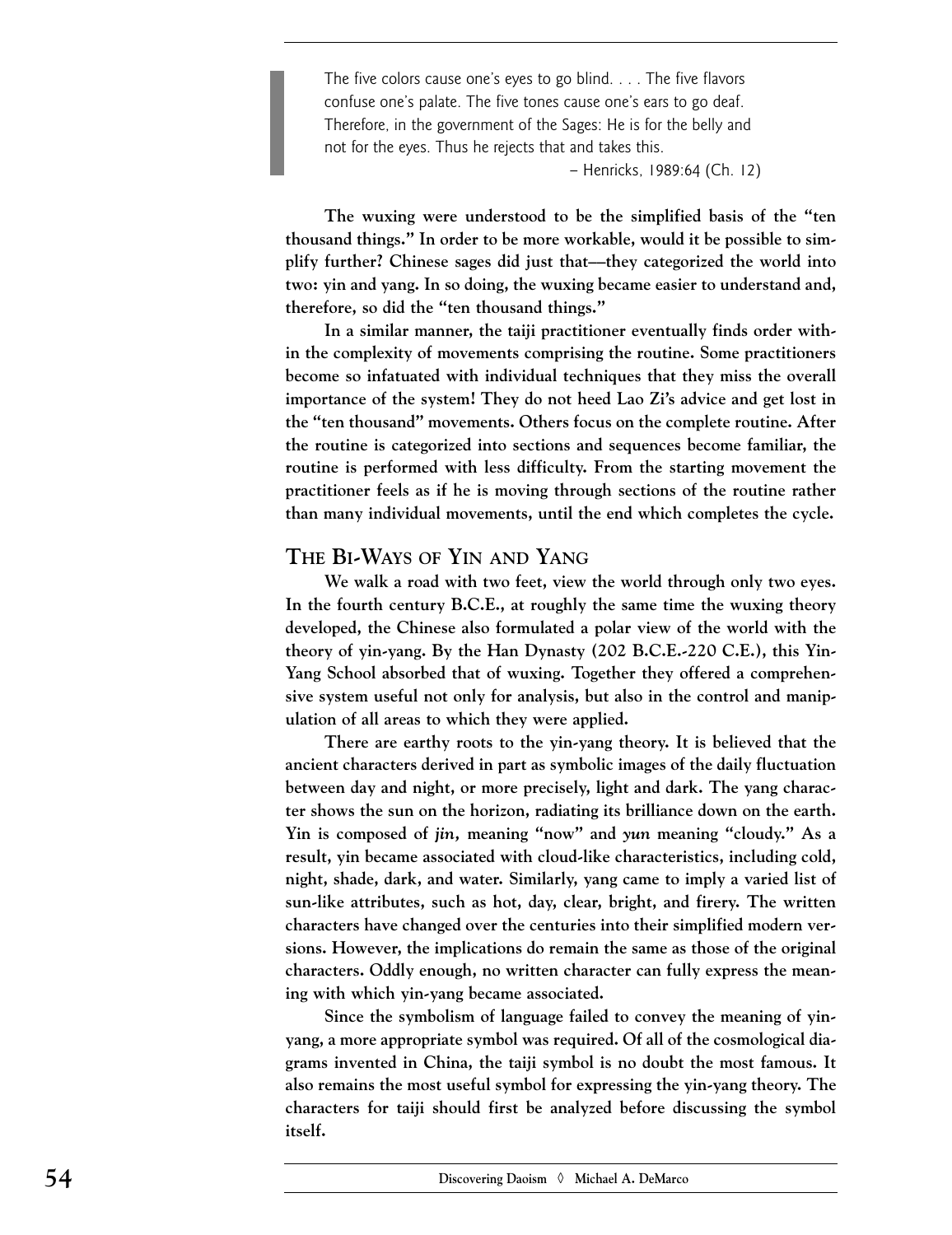**When the characters for** *taiji* **are broken down, the individual character** *tai* **we find refers to something "very big" or "extreme." It resembles a stick figure who is stretching his limbs out to their limits in four directions.** *Ji* **is more complicated. It also has a significance of "extreme," but more importantly a "pole," the extreme of any axis. In ancient times,** *ji* **was a common word for "ridgepole" upon which the structure of a house would rest. With reference to cosmology,** *taiji* **is the "Supreme Ultimate Principle," the cosmological ridgepole which supports the whole universe.**

**In philosophical terms, the** *taiji* **is the Absolute. It is the most basic principle upon which wuxing and the "ten thousand things" rest. An Absolute is so limitless and pervasive that it does not have any visible signs to be perceived. For this reason, yin-yang became its first visible attributes. The symbol for the** *taiji,* **or Supreme Ultimate, is the intertwining of yin and yang. The parts are not static, but are constantly in movement, varying their relationship in fluctuating percentages or even transforming one into the other. Through the varied interactions of yin-yang, the universe is kept in motion. No aspect of creation exists without their signature. Lao Zi wrote:**

The ten thousand things carry yin on their backs and wrap their arms around yang. Through the blending of *qi* (their energies) they arrive at a state of harmony. – Henricks, 1989:11 (Ch. 42)

**The yin-yang interplay is the foundation of taiji's boxing routine. It is the impetus of the flowing movements. Throughout the taiji routine, practitioners experience the fluctuating pulse of yin and yang. How this categorization functions in taiji is shown through the following examples:**

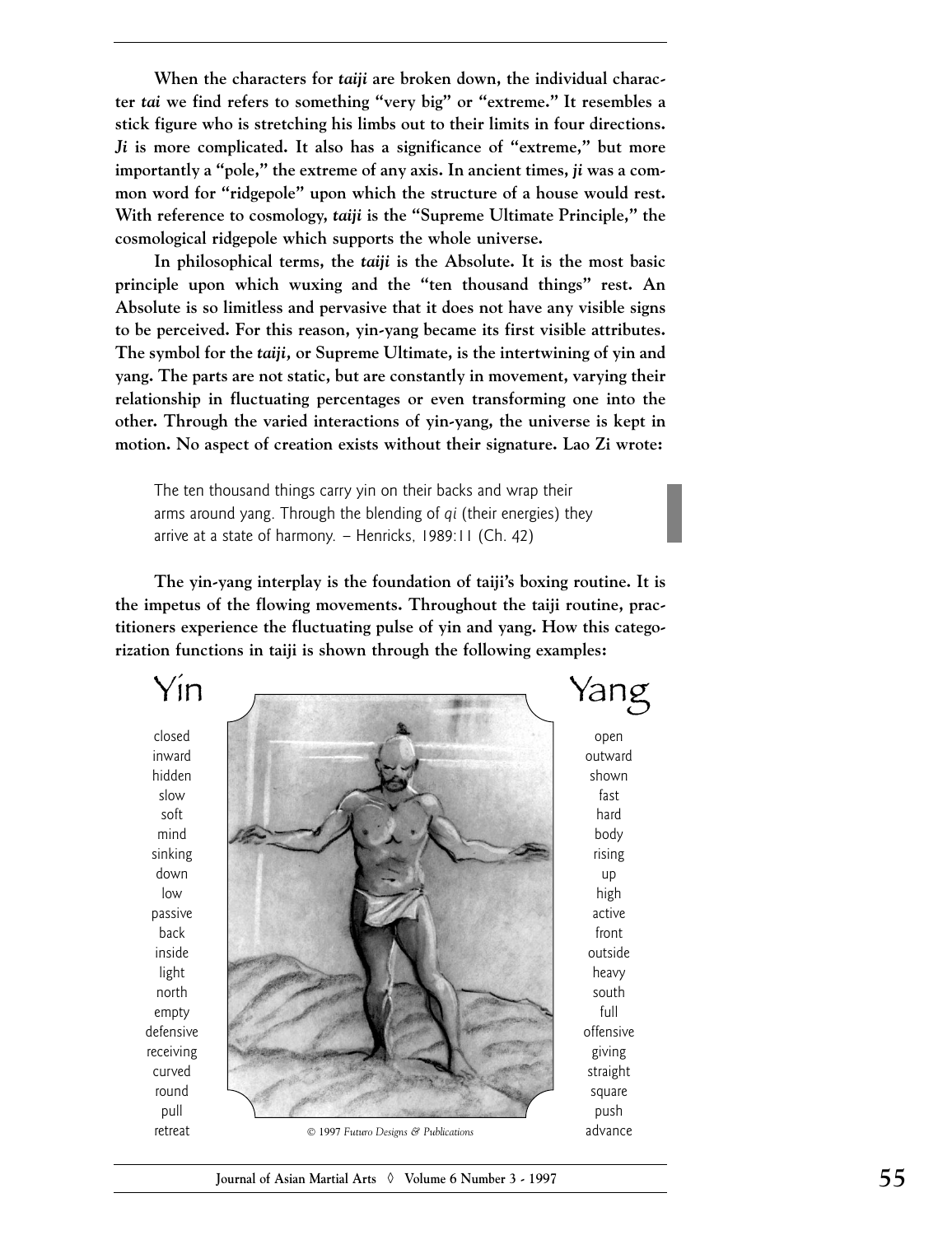

**In Daoism, wuxing and yin-yang serve to categorize the "ten thousand things." This helps one to understand the universe in its varied aspects. Wuxing and yin-yang also demonstrate how the universe operates. The experience of taiji boxing likewise illustrates the flow of movement through positional phases and fluctuations between yin and yang. On an even more subtle level, movement is brought about from stillness. Stillness is found in the Dao.**

# **DAO: THE HIGH-WAY OF DAOISM The** *Daodejing* **states:**

There was something formed out of chaos, that was born before Heaven and Earth. Quiet and still! Pure and deep! It stands on its own and doesn't change. It can be regarded as the mother of Heaven and Earth. I do not know its name: I style it "the Way." – Henricks, 1989:77 (Ch. 25)

**Carl Jung said that the "value of Dao lies in its power to reconcile opposites on a higher level of consciousness" (Chang, 1970:3). We find this in the highest levels of taijiquan practice. It is made known when the practitioner transcends the complexity of the "ten thousand" movements, transcends the arbitrary groupings of sequential techniques, transcends even the mind-body duality. This is a mystic state which does not limit itself to taiji boxing.** 

**A dominant thought existing in Lao Zi's time is found in the** *Book of Odes:* **"Heaven in producing mankind annexed its laws to every faculty and relationship. Man possessed of this nature should strive to develop his endowment to perfection." A "Heavenly Identity," or Dao-realization, comes to one through polishing the mirror-like mind, cleansing away its mundane dust. Zhuang Zi called this a process of "purifying the mind." Lao Zi further advised one to rid himself of desires in order to observe the Dao's secrets (Lau, 1963:57).**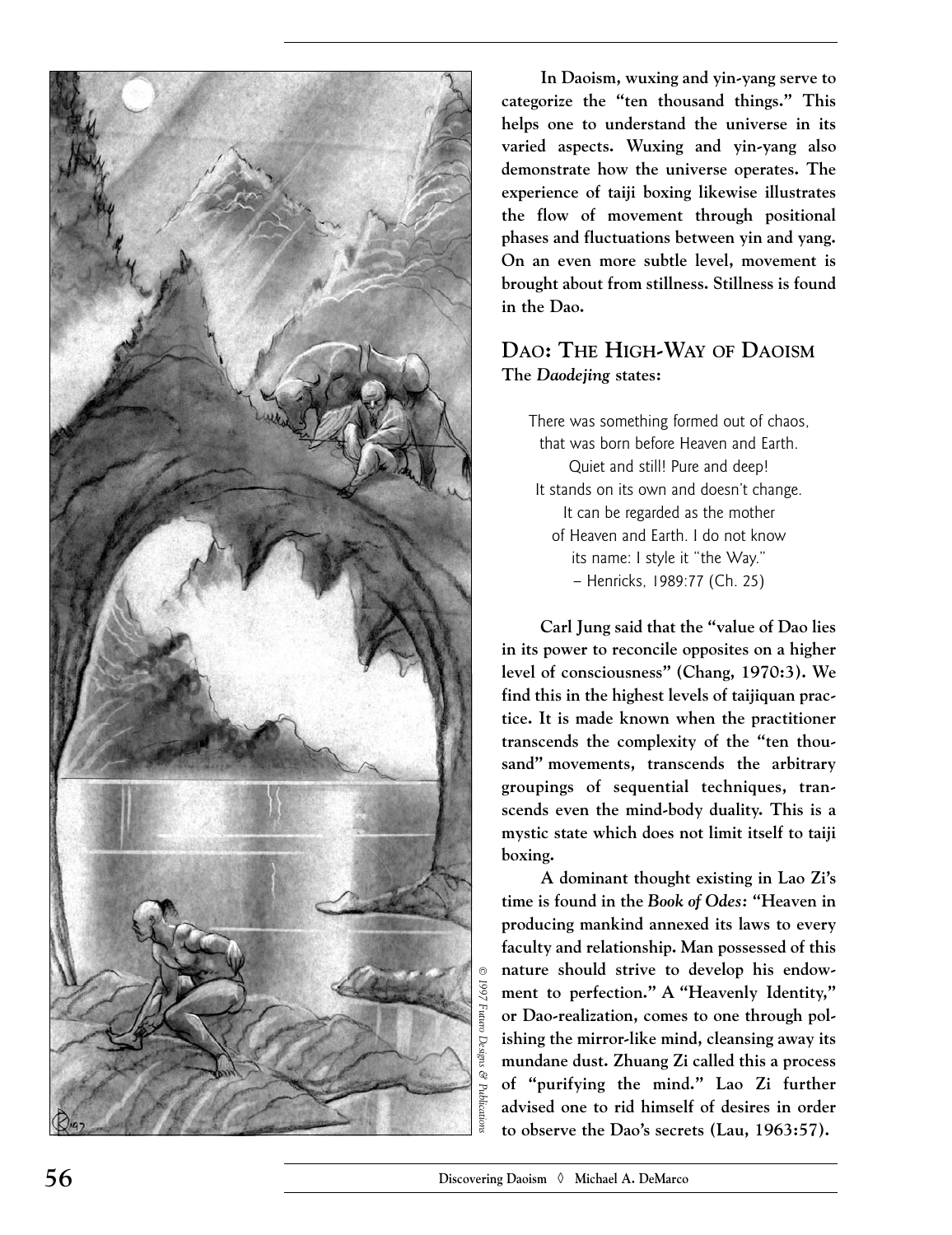

1997 *Futuro Designs & Publications*

**Dao realization is of great importance because whoever attains this state takes on all the attributes of the eternal Dao. Why this is important in taijiquan and other martial arts can be discerned from a quote from the** *Daodejing,* **Ch. 16***:* **"If you're one with the Dao, to the end of your days you'll suffer no harm" (Henricks, 1989:68).**

**The Dao is described in Chinese literature as being complete and whole. As such, it is the abode of stillness and tranquility. It is the "mother of the ten thousand things." "The Way [Dao] gives birth to them, nourishes them, matures them, completes them, rests them, rears them, supports them, and protects them" (Henricks, 1989:20).** 

| Daoism          | Taijiquan                                                    |
|-----------------|--------------------------------------------------------------|
| "I0,000 things" | Over one hundred movements in the Yang Taiji routine.        |
| Five Elements   | Three sections into which the Yang Taiji routine is divided. |
| Yin-Yang        | Duality inherent in each taiji movement.                     |
| Dao             | The oneness of the unified taiji routine.                    |
| De              | The virtue/power expressed in taiji movements.               |
|                 |                                                              |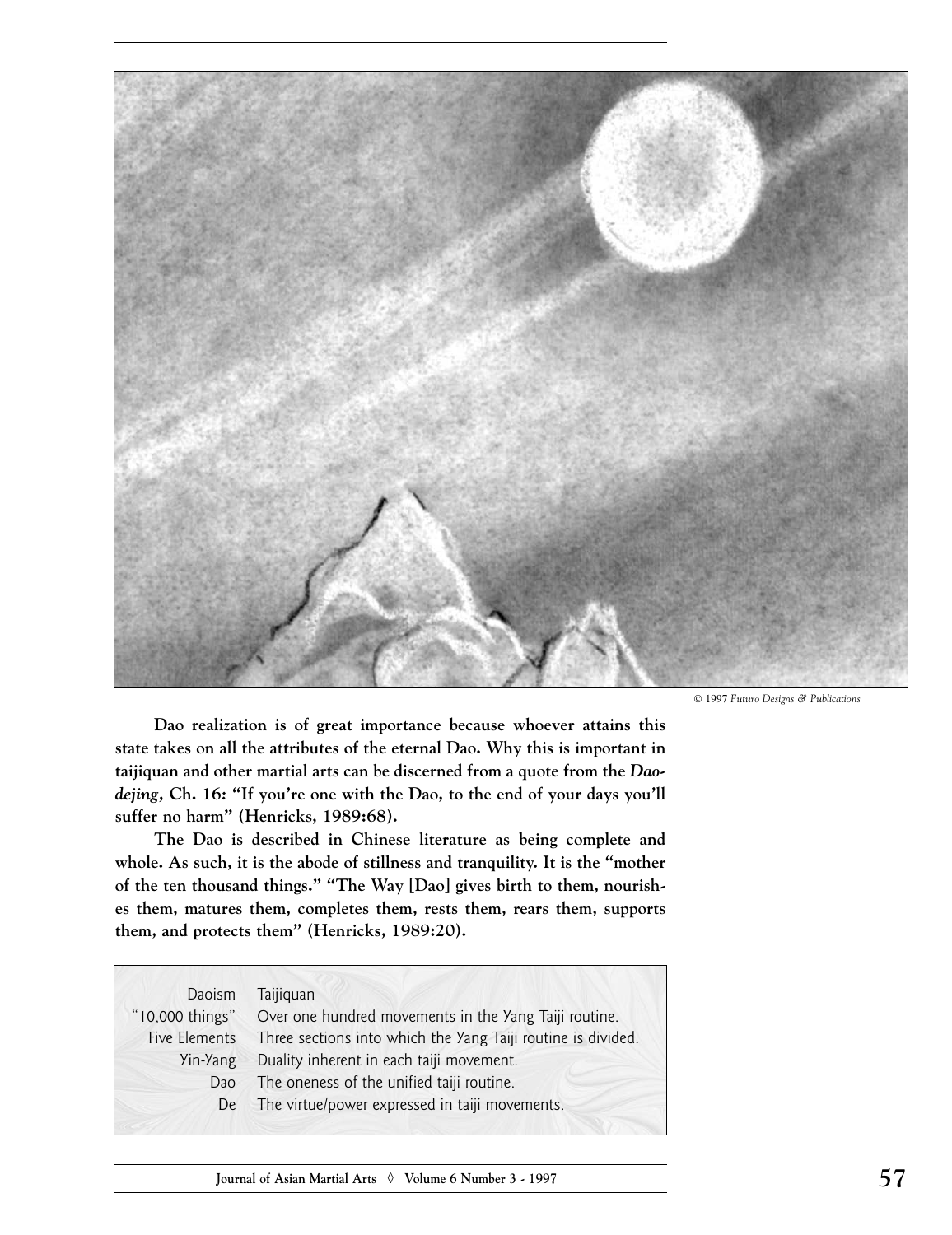

## **CONCLUSION**

**A student of taiji boxing passes through various psychological stages in experiencing the complexity of the routine. At first a mysterious hodgepodge of techniques, the numerous movements within the routine become easier to understand and perform as regular practice brings a familiarity with the set. The wuxing and yin-yang concepts help one understand the underlying process of change within the routine. We also learn the inherent relationship that exists within the unity of all body parts as utilized in the movements.**

**However, at the highest level of practice the completeness and wholeness of the taiji routine find a parallel in the oneness of Dao. When the dualism of mind and body are transcended, the taiji routine seems to flow of its own accord. It is as spontaneously natural as a flowing river. This is taiji in the state of "non-doing" (***wuwei***). A solo performance in this state is characterized by tranquility and freedom from thought, which for the martial artist has other implications as well. It makes the power (***de***) of Dao available, for in self-defense it is necessary to move spontaneously with the accuracy and strength possible only through the complete unification of human thought and movement.**

**What we have analyzed in this paper is the discovery of Daoist principles in the taijiquan routine. Here, the inner workings of the individual are found, presenting the physical and mental operations as they are seen in the solo routine. There are also other taiji practices, such as push-hands and a paired form. These practices seek to let the individual discover his relationship with others. For the Daoist, this may be the ultimate reason why the name "taiji" was chosen for this boxing style.**